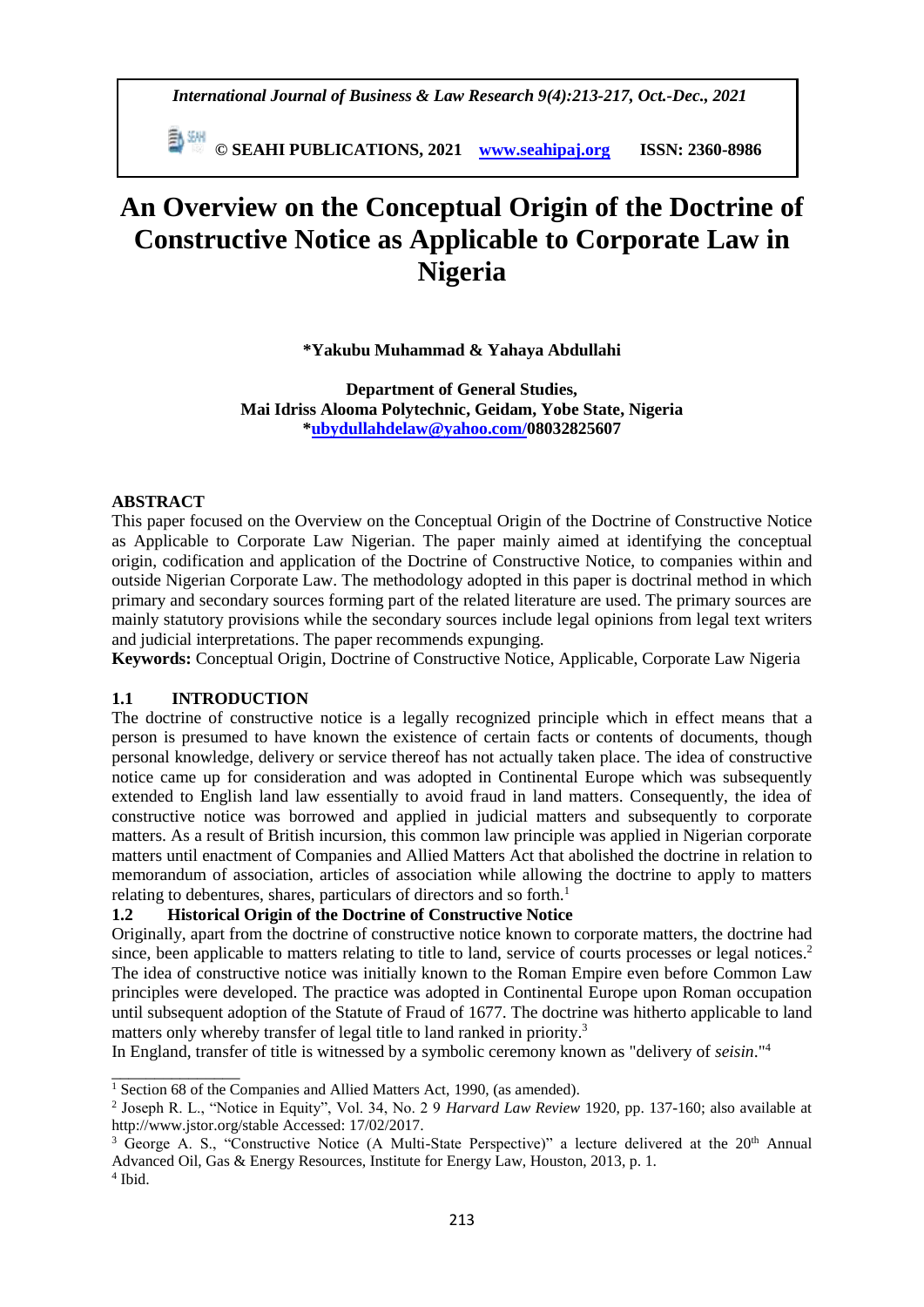The transfer of possession in this sense served as a notice to the public of the new title holder. Later, a written deed with full description of the land granted accompanied the delivery of seisin that served as evidence of title and not a conveyance itself. The deed is considered public document hence, members of the public are having constructive notice of the contents. 5

In corporate matters, the doctrine of constructive notice first came to light when the United Kingdom Parliament moved to promote business efficacy and to curtail fraudulent activities on companies, enacted corporate laws<sup>6</sup> to regulate Joint Stock Companies.<sup>7</sup> The 1844 Act established office of the Registrar of Joint Stock Companies. Companies were consequently required to be incorporated and have their deeds of settlement (now memorandum and articles of association) filed with the Registrar that were made accessible to members of public, hence, public documents.<sup>8</sup> In 1855, the parliament however renamed the 1844 Act and enacted Limited Liability Act. The Act maintained the hitherto position of 1844 Act as regard doctrine of constructive notice. The Act was subsequently replaced by Joint Stock Act of 1856 which also mandated companies to file their Deeds of Settlement and annual returns and were accordingly considered public documents and therefore a deemed notice to the whole world. This however, does not cover documents relating to financial and other sensitive information that are disclosed essentially to assist a member or shareholder to make an informed judgment.<sup>9</sup> Furthermore, such person is also deemed to have understood the provisions of these documents.<sup>10</sup>

The legitimacy of the doctrine of constructive notice was judicially approved in the case of *Ernest* v *Nicholls*, <sup>11</sup> where the deed of settlement of the defendant company provided that where there is any contract or dealings with third parties by which any director is interested, then such contract or dealing shall be set as agenda for the next company's general meeting in which shareholders shall be summoned and consented to. Furthermore, the company or its agents shall not enter into any contract without approval of at least three directors (other than the director who is a party to the transaction sought to be approved) of the Board or by the approval of majority of votes of the shareholders present at the meeting. In the instant case, three directors of the board, including the interested director, approved the transaction sealed and signed by two directors. It was held that the plaintiff has no remedy in law or in equity as the transaction is beyond the powers of the directors. By the provision of Joint Stock Companies Act, persons dealing with companies ought to look at the deed and the Act of Parliament by which the entire world should have notice of its existence.

Obviously, Nigerian corporate law is to some extent, a product of the English company law. In the pre-colonial era, the concept of modern corporate laws as at today was not known to hitherto Nigerian societies. The existing corporate laws were largely derived from English Law upon the advent of colonial rule. The English corporate law includes doctrine of constructive notice, was introduced to Nigeria by the British colonial rulers in 1876.<sup>12</sup>

In 1922 the colonial administration introduced Companies Ordinance of 1922 by which doctrine of constructive notice was still in operation. The 1922 Ordinance was amended by the Companies (Amendment) Ordinance of 1929 which was also amended by the Companies (Amendment) Ordinance 1941. The 1941 Ordinance was further amended by 1954 Ordinance. The 1968 Companies Act also maintained application of the doctrine of constructive notice, making the doctrine as part of Nigerian law.

 $\overline{\phantom{a}}$  , and the set of the set of the set of the set of the set of the set of the set of the set of the set of the set of the set of the set of the set of the set of the set of the set of the set of the set of the s

8 Joint Stock Companies Registration and Regulation Act of 1844.

<sup>5</sup> Ibid.

<sup>6</sup> Joint Stock Companies Registration and Regulation Act of 1844, available at www.legislation.gov.uk. Accessed on 8/2/2017.

<sup>7</sup> Maltby, J. "UK Joint Stock Companies Legislation 1844-1990; Accounting Publicity and Mercantile Caution", NS Vol. 3, No.1 1998, p. 11. Available at https://www.google.com.ng. Accessed on 2/1/2017.

<sup>&</sup>lt;sup>9</sup> Articles VII and VIII Victoria Cap. 110, s. 7, Joint Stock Companies Registration and Regulation Act.  $10$  Ibid.

<sup>11</sup> (1857) 6 H Cas 401; John Dewey, "The Historical Background of Corporate Legal Personality," *Yale Law Journal,* Vol. XXXV, 1926, pp. 655-673. Available at https://www.google.com.ng. Accessed on 2/6 /2017.

<sup>12</sup> Obilade, A. O. *The Nigerian Legal System,* Spectrum Books Limited, lbadan, 2007, P. 69.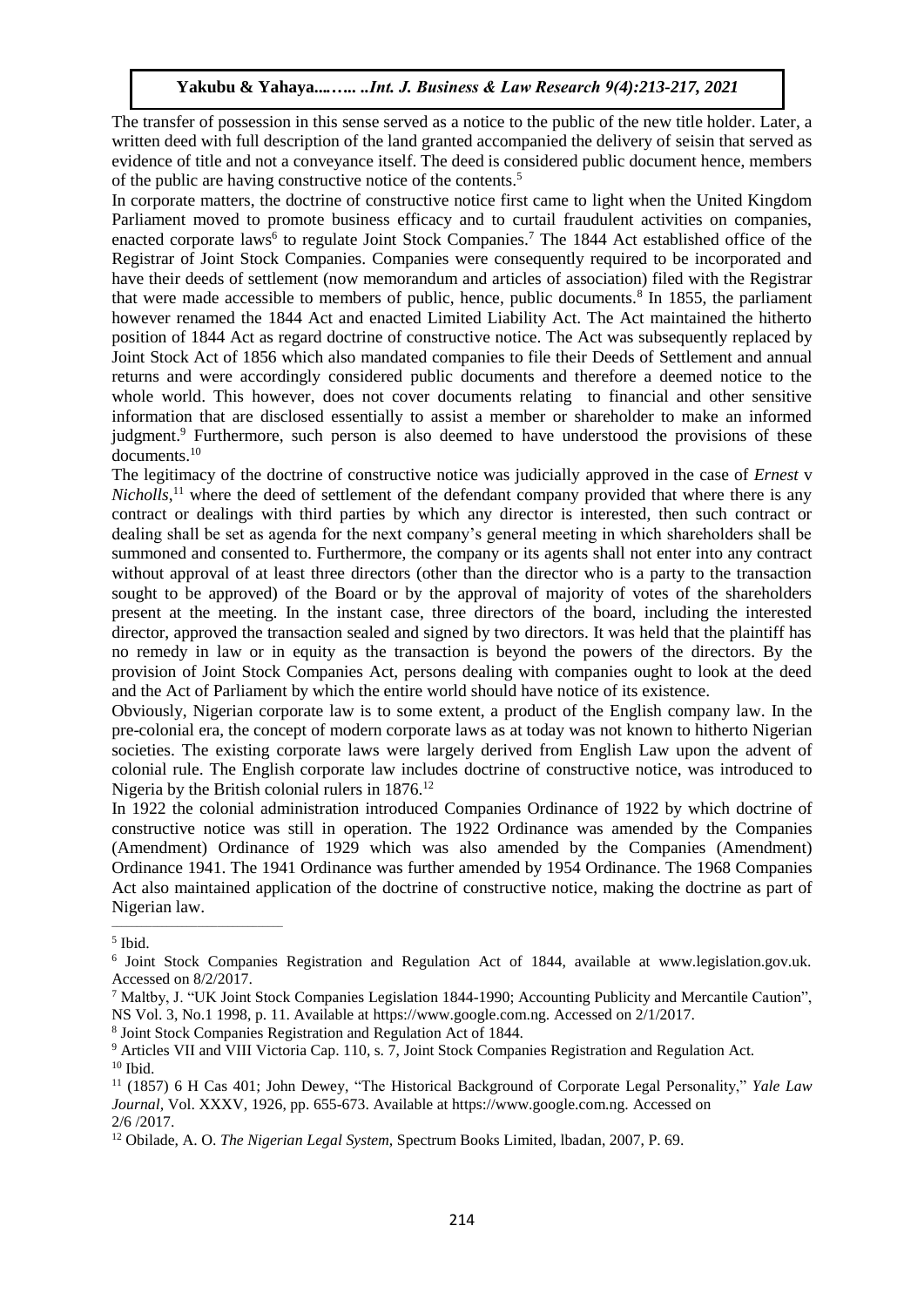However, Nigerian legislation replaced the 1968 Act with Companies and Allied Matters Act (CAMA) Decree No. 1, Laws of the Federation of Nigeria,  $1990^{13}$  which drew inspiration largely from the applicable principles of company law in the United Kingdom.<sup>14</sup>

#### **1.3 Nature of Constructive Notice**

There are divergent views particularly among judicial officers on the term notice in relation to statutes whether the term includes constructive notice. This is predicated on the fact that statutes have not defined it nor was there any indication pointing out that the word "notices" covers constructive notice. In England for instance, some have taken the view that the term notice only refers to actual notice while others have taken the contrary view. Accordingly, Kerr<sup>15</sup> is of the view that logically unless a statute specifically mentions constructive notice, the term notice refers to express or actual notice.

Dymond however is of the view that constructive notice is derivative of the term notice and therefore notice ought to be construed to include constructive notice.<sup>16</sup>

Notice refers to perceiving of a fact by way of knowledge, acquaintance or mindfulness. Putting one on notice of a fact is to bring that fact to his knowledge through one of his senses. If the information sought to be conveyed is directly delivered to a party, the notice is said to be actual or express notice and can easily be proved by evidence.<sup>17</sup> As opposed to actual notice, constructive or imputed notice presupposes legal presumption that a person is aware as to existence of particular facts notwithstanding that none of his senses perceived existence of these facts.<sup>18</sup> It follows therefore that in the absence of actual or express notice, the law imputes knowledge of such facts to a person and this is what is called constructive notice. Constructive notice presupposes knowledge of a fact to a person inferred from circumstances of a particular case. The doctrine had its roots in equity and was often defined in some cases to accommodate constructive notice.<sup>19</sup>

Under corporate law, persons dealing with a company are taken not only to have read certain category of documents that are legally considered public documents but rather they are taken to have understood them according to their ordinary and correct meaning.<sup>20</sup>

The Common Law doctrine of constructive notice applies to the form which contains particulars of directors and secretary who are in charge of the company management. It is a document which affects powers of the company and its agents. Therefore, persons dealing with a company should enquire about its principal officers at the Registrar of Companies' office.<sup>21</sup>

Legally, everyone who deals with a company in a manner inconsistent with the contents of memorandum and articles of association does so at his own peril and the consequences shall be borne by him alone.

Constructive notice refers to those things assumed or inferred by the law as induced within the context of its applications or legal document<sup>22</sup> or facts inferred rather than directly expressed.<sup>23</sup> It also refers to a fiction that a person is deemed to have gotten notice of a particular fact even though actual notice was not personally delivered to him/her. For instance, a law may provide that a public notice be put on the courthouse or notice board as a substitute for actual notice.<sup>24</sup>

\_\_\_\_\_\_\_\_\_\_\_\_\_\_\_\_\_\_\_\_\_\_\_\_\_\_\_\_\_\_\_\_\_\_\_\_\_\_\_\_\_\_\_

 $13$  (as amended).

<sup>&</sup>lt;sup>14</sup> Duru, O. "To what extent is the Nigerian [Company](http://www.legalemperors.com/2016/01/to-what-extent-is-nigerian-company-law.html) Law a product of English Company Law," Available at hsttp://www.google.com.ng/legalemperors.com. Accessed on 24<sup>th</sup> April, 2016.

<sup>&</sup>lt;sup>15</sup> Ker, W. W., *Kerr on the Law of Fraud and Mistake*, 7<sup>th</sup> Edition, Sweet & Maxwell, London, 1952, p. 250.

<sup>&</sup>lt;sup>16</sup> Dymond, R., *Dymond's Death Duties*, 15<sup>th</sup> Edition, Oyez Publishers, London, 1973, p. 652.

<sup>17</sup> *Allen v. Seckham* (1879) 11 Ch.D.

 $^{18}$  Ibid.

<sup>19</sup> Kodilinye, G., *An Introduction to Equity in Nigeria,* Spectrum Books Limited, Ibadan, 2007, p. 33.

 $20$  Ibid.

<sup>21</sup> *Oakbank Oil Co. v Crum* (1882) 8 A.C. 65.

<sup>22</sup> Walker, A., *The New International Webster's Comprehensive Dictionary of English Language*, Standard International Media Holdings, Texas, 2013, p. 280.

<sup>23</sup> Robinson, M,, *Chambers 21st Century Dictionary*, Harrap publishers Ltd., New Delhi, 2006, P. 294.

<sup>24</sup>*Raymond, W., "*," *Oxford University Press, 2012.* Accessed on 28/4/2017*.*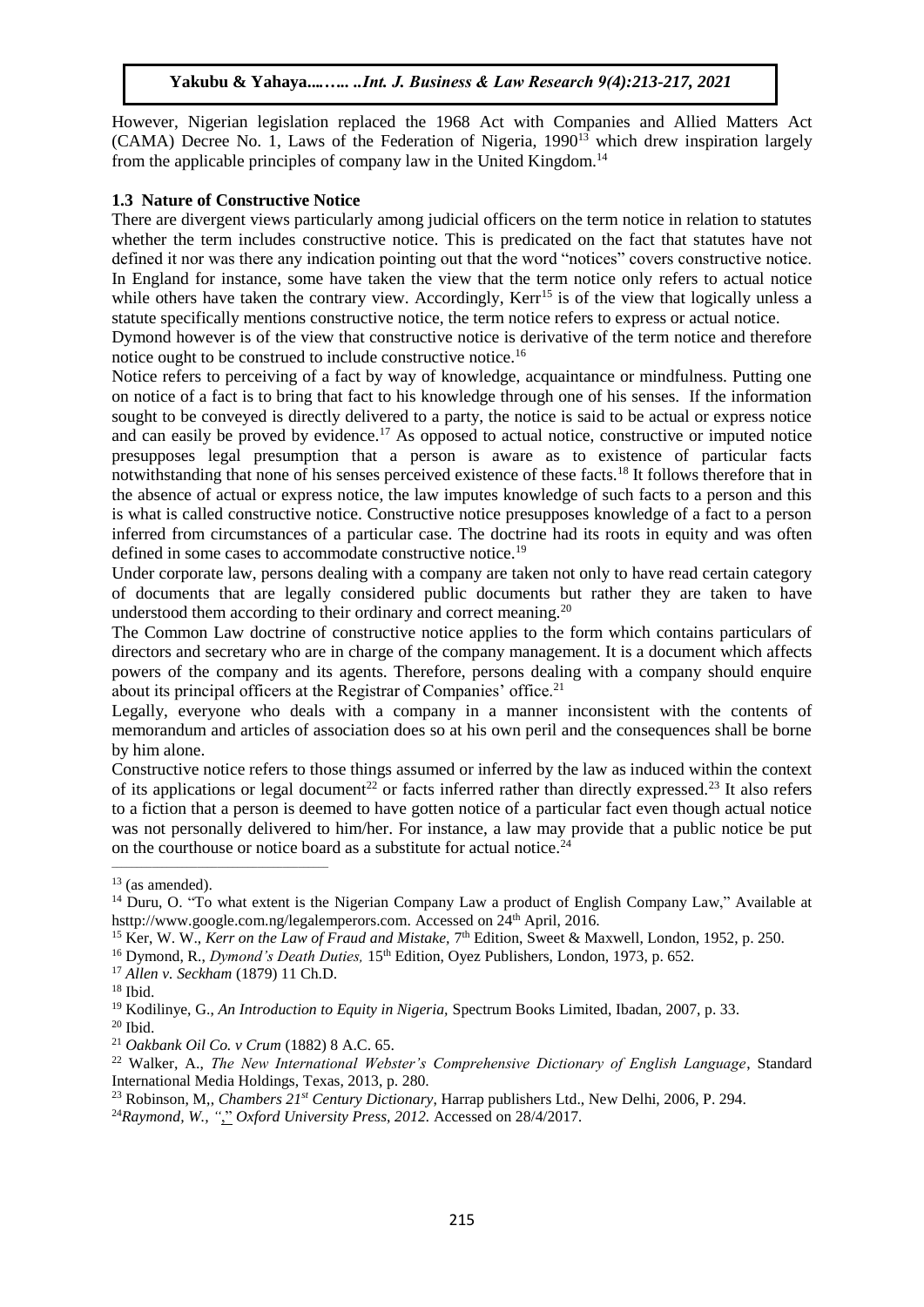Constructive notice refers to such notice that is implied or imputed by law on the basis that registered information is a part of a public record or file, particularly if they are kept in documents and been recorded in the appropriate registry of deeds or probate. A person is presumed aware of its contents by reason of the notorious nature of the thing to be noticed as opposed to actual notice of such thing.<sup>25</sup> The law in this regard looks at it as sufficient notice to the person concerned.<sup>26</sup>

In United Kingdom, the law<sup>27</sup> gives room for documents kept by the Registrar of Companies to be inspected on application by public. This is known as doctrine of constructive notice.<sup>28</sup>

The doctrine was briefly laid down in the case of *Mahony v East Holyford Mining Co.<sup>29</sup>* where it was held that whether a person has actually reads those public documents or not, it will be presumed that he has read them. Every stock joint has its memorandum and articles of association open to all who are minded to have any dealings whatsoever with the company and those who so deal with them must be affected with notice of all that is contained in these two documents.

### **1.4 The Concept of Constructive Notice under Nigerian Corporate Law**

Application of the doctrine of constructive notice to Nigerian corporate law had direct link with the received English Common Law that was incorporated as part of its (Nigerian) laws. Section 14 of the Supreme Court Ordinance 1876 provides that rules of Common Law, doctrines of Equity and statute of general application that were in force in England before 1<sup>st</sup> January 1900 shall be in force in what is known today as Nigeria. Corporate matters which also include principles of constructive notice among others were regulated by the Ordinance.

The doctrine of constructive notice continued in its full force under Companies Ordinance of 1922 and maintained by Companies Act of 1968 respectively until subsequent promulgation of Companies and Allied Matters Decree in 1990 whereby the doctrine becomes applicable by virtue of sections 197 and 68<sup>30</sup>

Section 197 (1) on the other hand enjoins the Registrar of Companies to register and allow public access in respect specified particulars of charges delivered to him by the company. The particulars are listed under subsection  $(2)$  of section 197.<sup>31</sup> The charges are registered in the register of charges<sup>32</sup> where inspection by public would be allowed.<sup>33</sup> The registered charges accordingly impute notice constructively to any subsequent person intending to deal with the company on that particular asset.<sup>34</sup> This position is however concurrent with the recent decision of the court in the case of *Betracco Ltd. v Spring Bank Ltd<sup>35</sup>*

#### **1.5 CONCLUSION**

We have appreciated how constructive notice was first established by legislation and applied in corporate matters. These legislative efforts, though achieved the goals to some extent, they however lost the primary intention when companies turned the doctrine as machinery for fraud. This is because a third party has no access to company's internal formalities yet he would be made to suffer consequences of the companies' actions.

\_\_\_\_\_\_\_\_\_\_\_\_\_\_\_\_\_\_\_\_\_\_\_\_\_\_\_\_\_\_\_\_\_\_\_\_\_

<sup>&</sup>lt;sup>25</sup> Black, M. A., *Black's Law Dictionary*, 6<sup>th</sup> Edition, St. Paul, Minn., West Publishing Co., 1990, p. 313.

<sup>26</sup>Stewart, W.J., *Collins Dictionary of Law*, Glasgow, 2006, available at hsttp://www.google.com.ng. Accessed on 28/4/2017.

<sup>27</sup>Section 610 of the Companies Act, 1956 United Kingdom, available at hsttp://www.google.com.ng. Accessed on 28/4/2017.

<sup>28</sup> *Allen v. Seckham* (1879) 11 Ch.D.

<sup>29</sup> (1875) LR. 7 HL 869*.*

<sup>30</sup> Companies and Allied Matters Act, 1990 (as amended).

<sup>&</sup>lt;sup>31</sup> Emiola, A., *Nigerian Company Law*, 2<sup>nd</sup> Edition, Emiola Publishers, Ogbomosho, 2007, p. 236.

<sup>32</sup> Ibid, p. 248.

<sup>&</sup>lt;sup>33</sup> Pennington, R., *Company Law*, 4<sup>th</sup> Edition, Butterworths, London, 1979, p. 443.

 $34$  Section 207(1) of CAMA.

<sup>35</sup> (2015) 5 NWLR (Pt. 1451) p. 107 at 111*.*